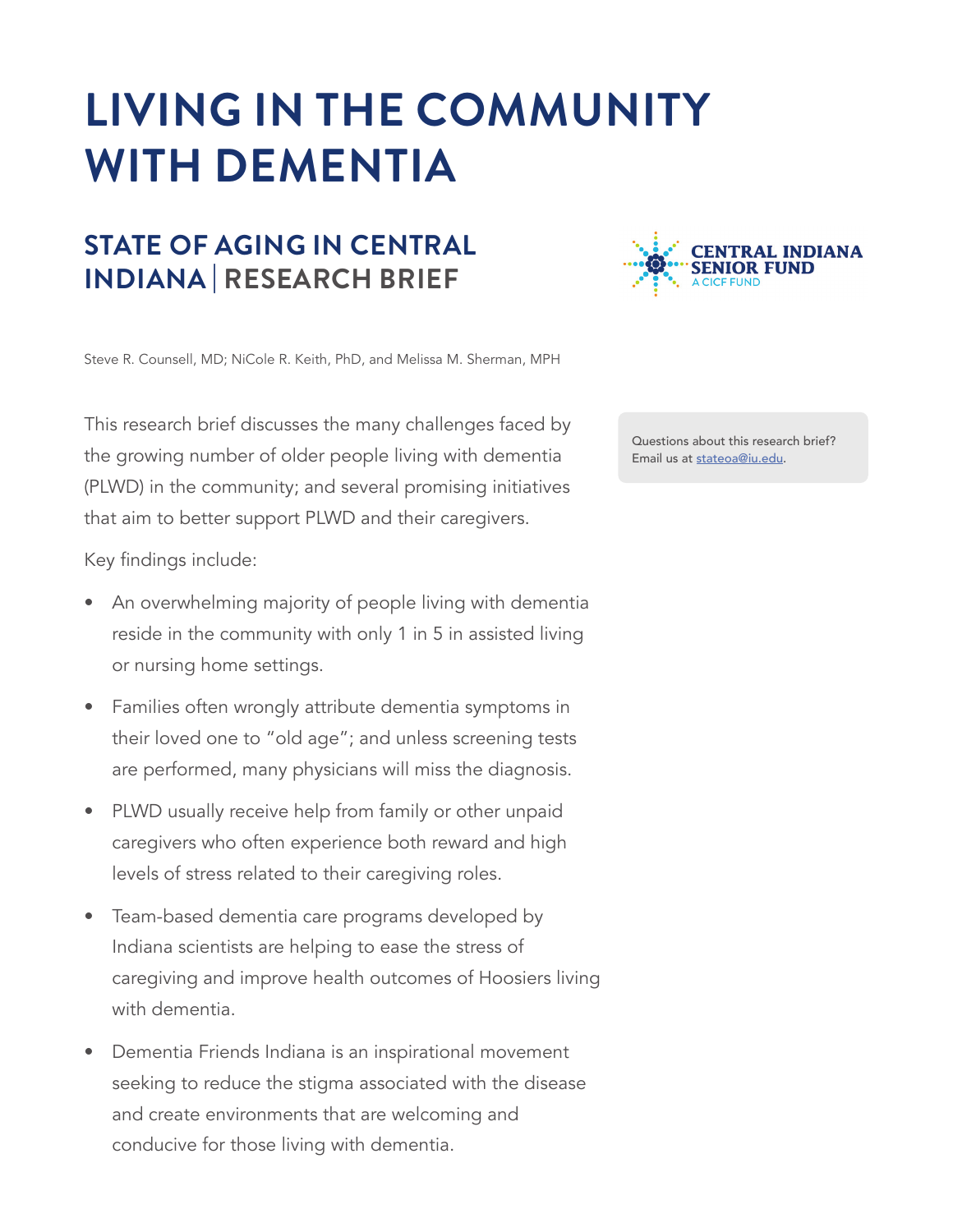Dementia is a progressive loss of memory and cognitive ability severe enough to interfere with daily life. Among those diagnosed with dementia, 70% have Alzheimer's disease.1 Other less common causes of dementia include vascular dementia (most commonly from multiple strokes and often coexisting with Alzheimer's disease), Lewy body disease, and Parkinson's disease. Alzheimer's disease is a type of brain disease that becomes worse with time. Typically, memory and language are impacted at first, often accompanied by changes in behavior, and in later stages problems arise with basic activities such as eating and walking.

Alzheimer's disease is the leading cause of disability and poor health in those 65 and older, and the fifth-leading cause of death in older adults.<sup>1</sup> It is estimated that there were approximately 110,000 Hoosiers ages 65 and older with Alzheimer's disease in 2020; and by 2025 this number is expected to increase by 18.2% to 130,000. Much of the increase is due to the aging of the population, however, smoking, obesity, and diabetes also increase risk for dementia.<sup>1</sup>

Older age is the greatest risk factor for Alzheimer's disease (35% of people ages 85 and older have Alzheimer's disease), however, people with Down Syndrome develop Alzheimer's at an earlier age (30% in their 50s have Alzheimer's disease).<sup>1,2</sup> There are more women living with dementia than men, but this is most likely simply due to women living longer than men on average. Nationally, older Blacks are about twice as likely and older Hispanics about one and one-half as likely to have dementia as older Whites. The higher prevalence of dementia in Blacks and Hispanics compared with Whites is thought to be primarily due to disparities in health conditions (e.g., cardiovascular disease and diabetes), socioeconomics, and life experiences rather than genetic factors.<sup>1</sup>

Signs of dementia include memory loss and changes in behavior or abilities that interfere with daily life.<sup>4</sup> Although normal aging may lead to forgetting names and occasional memory lapses, dementia is not due to old age. It is thus crucial for an older adult with cognitive symptoms to be evaluated by a physician to determine a specific cause of the symptoms. Importantly, dementia-like symptoms may also be due to side effects of medications, depression, alcoholism, a brain tumor, thyroid disorders, and certain vitamin deficiencies.

About half of Americans believe memory loss or cognitive decline is "a normal part of aging" rather than being an indicator of disease.<sup>1</sup> Furthermore, mild to moderate dementia is unrecognized by physicians in as many as 4 out of 5 PLWD. $^5$  Many people with dementia also have multiple chronic diseases, such as hypertension, diabetes, and coronary artery disease, and the dementia complicates caregiving and medical care for these conditions.<sup>6</sup> The lack of recognition of dementia by health care professionals and appropriate adjustments in medical care for PLWD may in part explain the higher hospitalization rates and numbers of care transitions in PLWD compared to older adults without dementia.7 Due to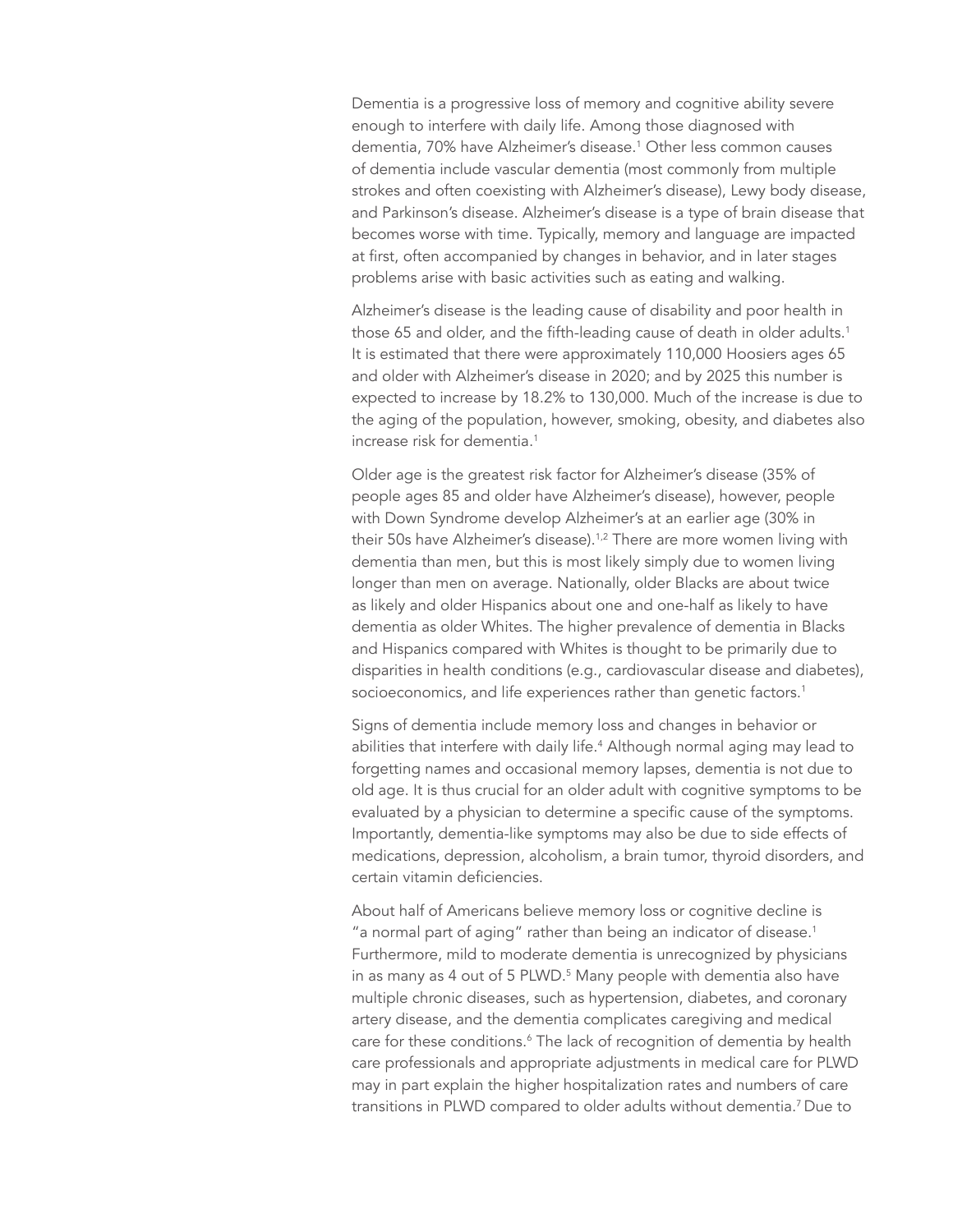## 2020 Alzheimer's/Dementia Prevalence among Medicare Beneficiaries Age 65+ in Central Indiana.

Percent of group with Alzheimer's/Dementia



FIGURE 1: Centers for Medicare & Medicaid Services

their cognitive impairment, PLWD are likely not able to follow through on treatment plans or take medications as prescribed.

Although there is no current treatment to cure Alzheimer's disease, early diagnosis has many benefits including timely provision of counseling and caregiver support, avoidance of medications that may worsen cognitive symptoms, access to specialty care and social services, and the opportunity for advance care planning. For these reasons, it is recommended physicians screen patients for cognitive impairment, such as during the Medicare Annual Wellness Visit.<sup>5</sup>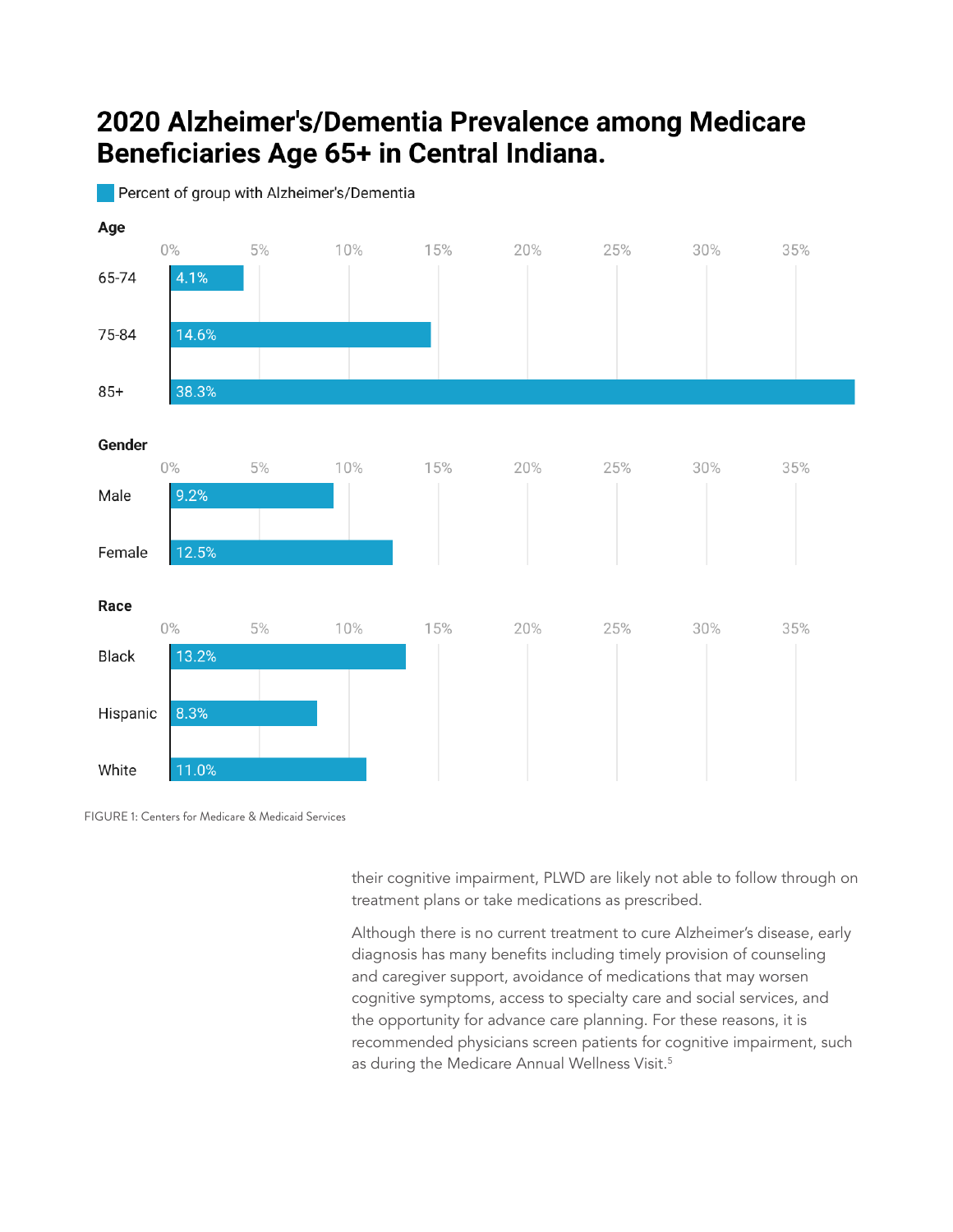## DENIAL BY FAMILY MEMBERS

*"Some family members are just in denial. They deny Mom has a problem at all. My job is coming alongside the main caregiver who sees the dayto-day changes…other family members often don't see the full picture because they are not around it all the time. Some people hear the word dementia, but don't know a lot about it. They all react differently. Some*  join the journey; others fight it because they don't want it to be real." *Dementia Care Coach*

Most PLWD live in the community (81%) including some who are at the end of life. Only one in five live in either assisted living (6%) or nursing home (13%) settings.<sup>3</sup> Of those living in the community with dementia, 30% live alone and 70% live with others, typically spouses or other family members.3 Although frequently not self-identifying as "caregivers," over 90% of PLWD receive help from family members, friends, or other unpaid caregivers. Caregiving often includes helping with daily activities (e.g., bathing, dressing, meal preparation and transportation), providing emotional support and activities to promote engagement, managing medications, and coordinating paid in-home support services and health care.1 Most family caregivers of PLWD in the community provide care for four or more years.<sup>1</sup>

## **Common Dementia Caregiving Tasks**

- Providing emotional support and a sense of security
- Helping with household activities such as shopping and meal preparation
- Assisting with personal activities such as bathing and dressing
- Managing behavioral symptoms such as repetitive activity, anxiety, agitation, and wandering
- Addressing family issues and decision-making around care supports and living arrangements
- Finding and coordinating support services such as in-home personal care and adult day programs
- Hiring and supervising others who assist with care
- Helping with medications and doctor's appointments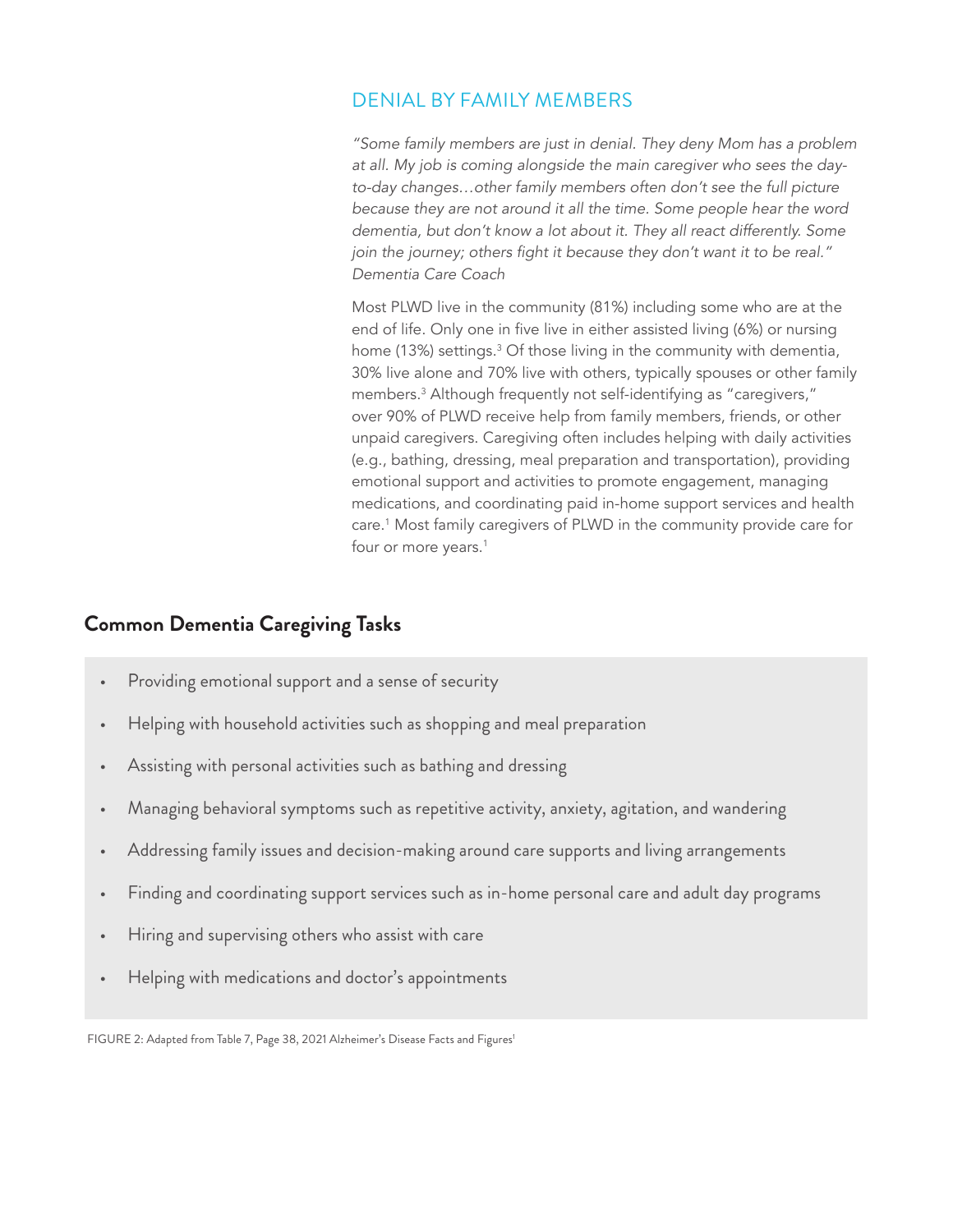#### CAREGIVER EXPERIENCE

Although caregivers of PLWD often report a sense of satisfaction about caregiving, they also frequently report higher emotional stress and are more likely to experience depression and anxiety and report poorer health than non-caregivers.1 Work related changes such as cutting back on hours are also common in caregivers of PLWD.<sup>1</sup> When compared to White caregivers, Black, Hispanic, and Asian caregivers report greater care demands, less outside help/formal service use, and greater depression.<sup>1</sup> Despite this finding, Black caregivers more often than White caregivers report positive aspects of caregiving.<sup>1</sup>

*"There was never going back. It was never 'oh, maybe this will get better next week, or we will go back.' It's more like 'this is our new season.' …*  and there was never any notification it was coming. Like, I don't remember *the last time I had a coherent conversation with her, because that kind of dwindled away. I don't remember the last time she said my name, because*  I didn't know it was going to be the last time." Family Caregiver

The Alzheimer's Association Greater Indiana Chapter is the premier resource for help and support for PLWD and those caring for someone with Alzheimer's or other dementias<sup>8</sup> Additionally, home- and communitybased services (HCBS) to support PLWD and their caregivers can be accessed through Indiana's Aging and Disability Resources Centers and Area Agencies on Aging – CICOA Aging & In-Home Solutions (CICOA) for Central Indiana residents.<sup>10</sup> This includes Indiana's Community and Home Options to Institutional Care for the Elderly and Disabled program (CHOICE) and the Medicaid Aged and Disabled Waiver program.7

### CHRONIC CONDITIONS

*"Unfortunately, people living with dementia usually have other chronic conditions that require medication, and a person to be able to express what they are feeling... They do not have a good memory, so they can't remember to take the medication and they don't have good communication, so they can't express the symptoms from other co-morbid conditions. Suddenly you are not just dealing with the cognitive, functional, and psychological disability and caregiver stress, but also chronic conditions that get out of control and that lead to*  hospitalizations." Geriatrician/Dementia Specialist

The Sandra Eskenazi Center for Brain Care Innovation (SECBCI) in collaboration with CICOA and the Alzheimer's Association developed and evaluated a team-based approach to dementia care which includes geriatricians, social workers, nurses, and community health workers to improve the health of both the PLWD and their family caregivers.<sup>11</sup> The SECBCI care model is unique to Indiana and has been shown to reduce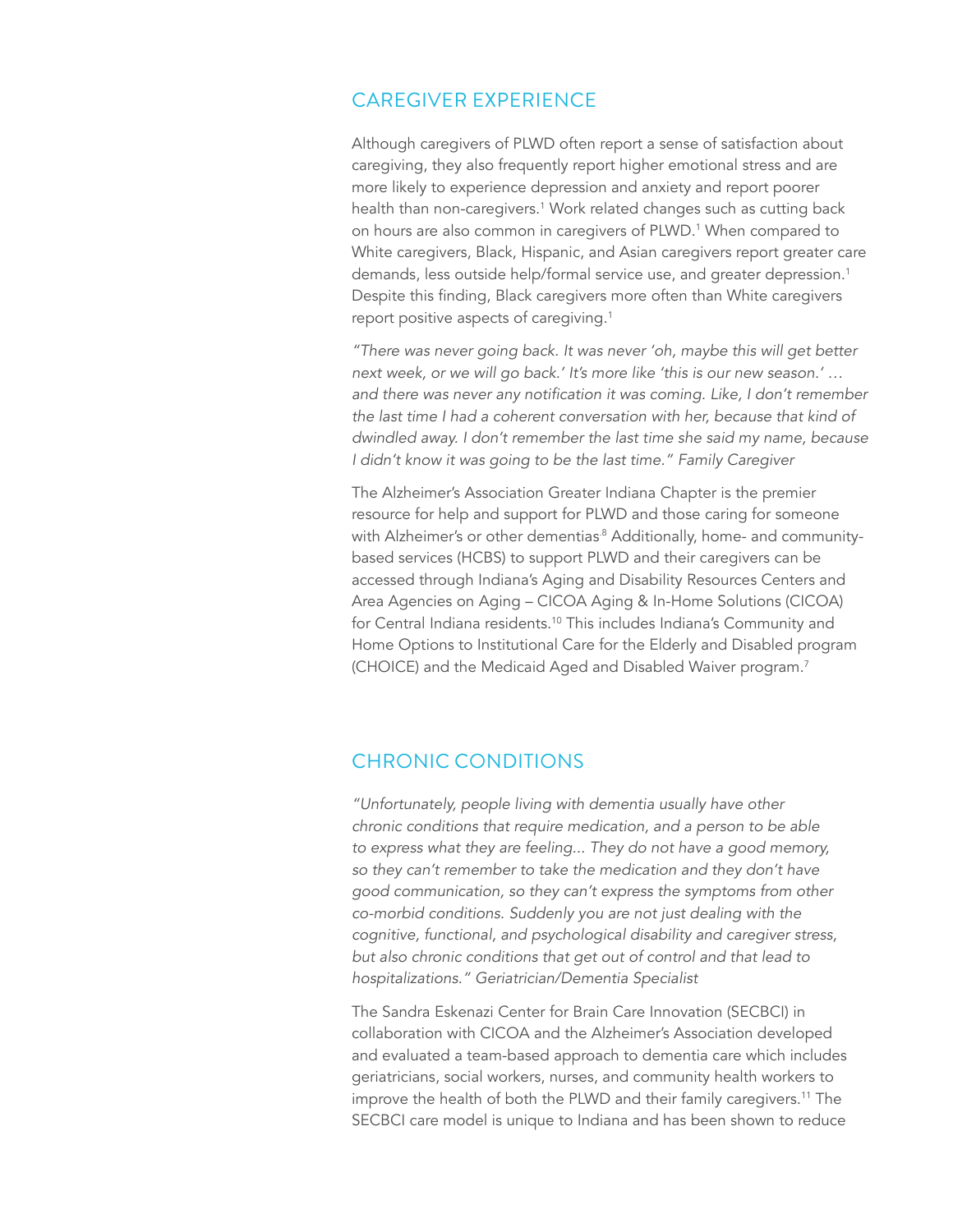dementia symptoms and caregiver stress while also preventing avoidable emergency department visits and hospitalizations.<sup>12</sup>

Dementia Friends Indiana, a statewide movement led by CICOA, "seeks to advance education and awareness of dementia, reduce the stigma associated with the disease, and create community environments that are welcoming and conducive for those with dementia."13 Several organizations and businesses in Central Indiana have been certified as "Dementia Friendly" and thousands of Hoosiers have become a "Dementia Friend".

*"This has been one of the highlights of my professional career and even in my personal life. It's been amazing to see our staff embrace this initiative*  and be more empathetic and caring to this patient population" Clinical Manager/Dementia Friend and Champion



FIGURE 3: Dementia Friends Indiana

The Indiana General Assembly during the 2021 legislative session established Indiana's Dementia Strategic Plan and Annual Report.<sup>14</sup> Under Indiana Code, the Family and Social Services Administration (FSSA) Division of Aging is required to develop a dementia strategic plan to identify and significantly reduce the prevalence of dementia in Indiana. The initial 2021 Dementia Strategic Plan and Annual Report was developed based on work and recommendations of the Indiana Dementia Care Advisory Group consisting of members representing more than two dozen organizational and agency partners dedicated to improving HCBS for PLWD and their caregivers.15